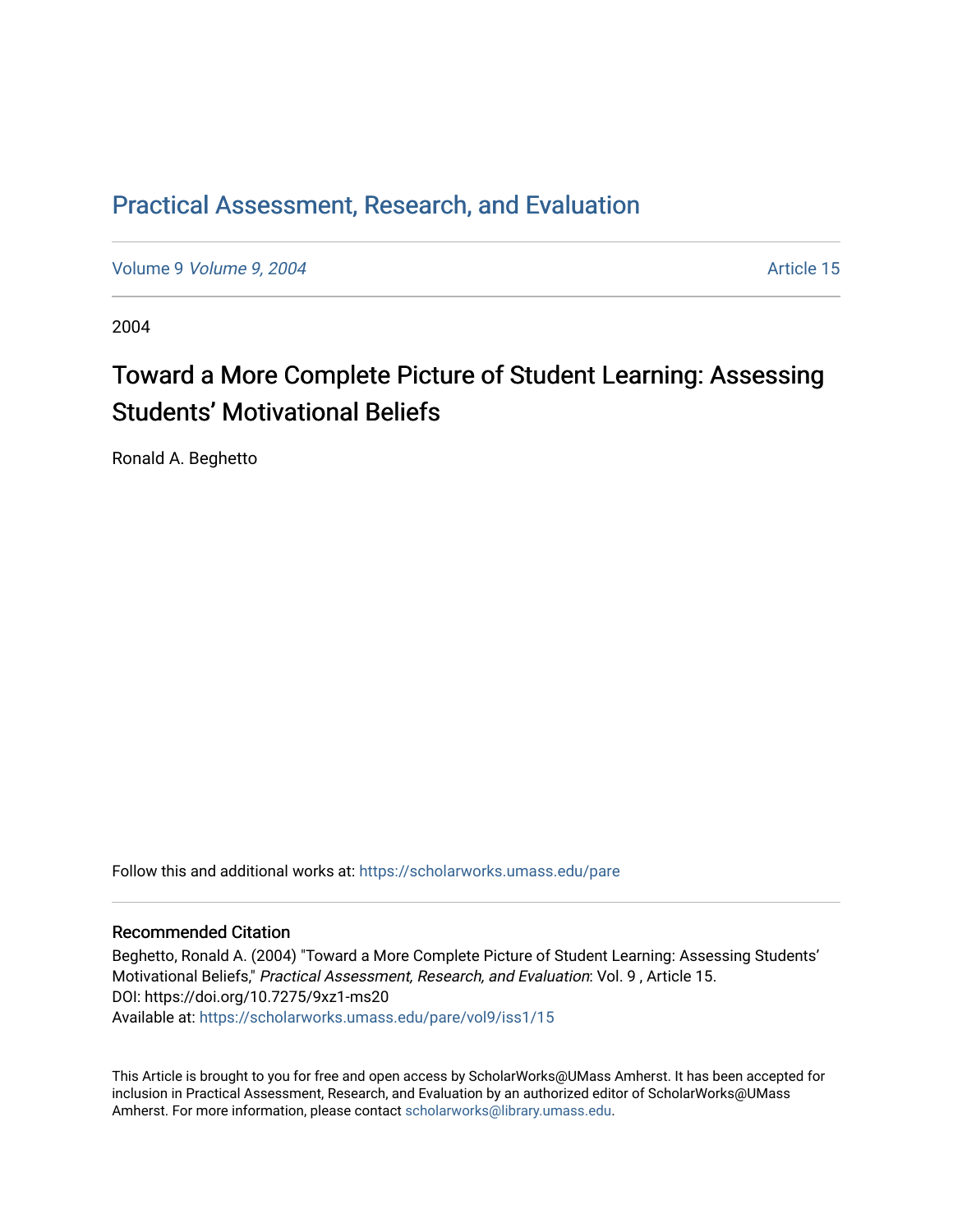# Beghetto: Toward a More Complete Picture of Student Learning: Assessing Stu<br> **Practical Assessment,<br>
Research & Evaluation**

A peer-reviewed electronic journal.

Copyright is retained by the first or sole author, who grants right of first publication to *Practical Assessment, Research & Evaluation*. Permission is granted to distribute this article for nonprofit, educational purposes if it is copied in its entirety and the journal is credited. PARE has the right to authorize third party reproduction of this article in print, electronic and database forms.

Volume 9, Number 15, August, 2004 ISSN=1531-7714

#### **Toward a More Complete Picture of Student Learning: Assessing Students' Motivational Beliefs**

#### *[Ronald A. Beghetto](mailto:Beghetto@darkwing.uoregon.edu), University of Oregon*

The purpose of this article is to provide an overview of the assessment of students' motivational beliefs. The body of the article is focused on a particular type of motivational belief, namely, beliefs involving achievement goal orientations. I explain why these beliefs are an important aspect of academic learning, and suggest how teachers can incorporate assessments of them within existing classroom routines.

Educational theorists have argued that there is much more to learning than the "cold" processing of information (Pintrich, Marx, & Boyle, 1993). Learning also involves the cultivation of adaptive motivational beliefs. To the extent that students develop adaptive motivational beliefs, they are more likely to seek out challenges, take risks, persist in the face of difficulty, and ultimately demonstrate higher levels of achievement. Given the relationship between motivational beliefs and subsequent academic outcomes, teachers need to ensure that they are monitoring this component of student motivation as part of their overall assessment of students.

The purpose of this article is to provide an overview of what is meant by motivational beliefs, explain why these beliefs are an important aspect of academic learning, and discuss how teachers can incorporate assessments of these beliefs in their pre-existing classroom routines.

#### **What are Motivational Beliefs?**

Over the past 15 years, one of the most active areas of research on students' motivational beliefs has been the investigation of achievement goal orientations. Goal orientations are students' reasons for engaging in or avoiding achievement-directed behavior. These goal orientations are important because they serve as the basis for how students define their own competence (Pintrich & Schunk, 2002). Students' goal orientations are context-sensitive and can be influenced by classroom procedures, practices, and policies (Ames, 1992).

Researchers have distinguished two types of goal orientations, typically labeled *mastery goals* and *performance goals.* Recently, motivational theorists have further distinguished achievement goal orientations to highlight how each has an *approach* and *avoidance* component (Elliot, 1999)*.* The following three configurations of goal orientations have received the most attention in the research literature: *mastery-approach goals, performance-avoid goals,* and *performance-approach goals.*

Students who have *mastery-approach goals* define competence in terms of self-improvement and self-set standards. When engaged in achievement-directed behavior, they focus on learning, skill development, creativity, and understanding. The empirical evidence suggests that when students approach achievement tasks with a mastery orientation, they experience a variety of desirable outcomes: enhanced interest in learning, more positive attitudes toward learning, viewing of errors as informational, attribution of failure to lack of effort (rather than lack of ability), academic engagement and effort, perseverance in the face of challenges, more risk-taking, and asking for assistance when needed (Pintrich & Schunk, 2002).

Students holding *performance-avoid goals*, on the other hand, are focused on avoiding looking dumb, stupid, or less able than other students. Students with these goals are concerned with protecting their self-worth at all costs. Consequently they are more likely to engage in self-sabotaging behaviors, such as cheating, avoiding help when they need it, and withdrawing effort (Urdan, Ryan, Anderman, Gheen, 2002). In addition to self-sabotaging behaviors, this maladaptive set of motivational beliefs has been linked to a variety of undesirable outcomes. For example, students who have performance-avoid goals are more likely to view errors as indicating a lack of ability, experience high levels of anxiety, exert less effort, place less value on tasks, give up in the face of difficulty, and ultimately demonstrate lower levels of achievement (Pintrich & Schunk, 2002).

Finally, students holding *performance-approach goals* engage in achievement behaviors for the purpose of demonstrating their ability, besting others, and obtaining recognition (Pintrich & Schunk, 2002). Students with a performance-approach orientation define competence in relation to others (e.g., getting the highest grade).

The empirical evidence for outcomes associated with performance-approach goals is less clear than that of masteryapproach and performance-avoid goals. For example, researchers have found a link between performance-approach Page 1 of 5 1 Published by ScholarWorks@UMass Amherst, 2004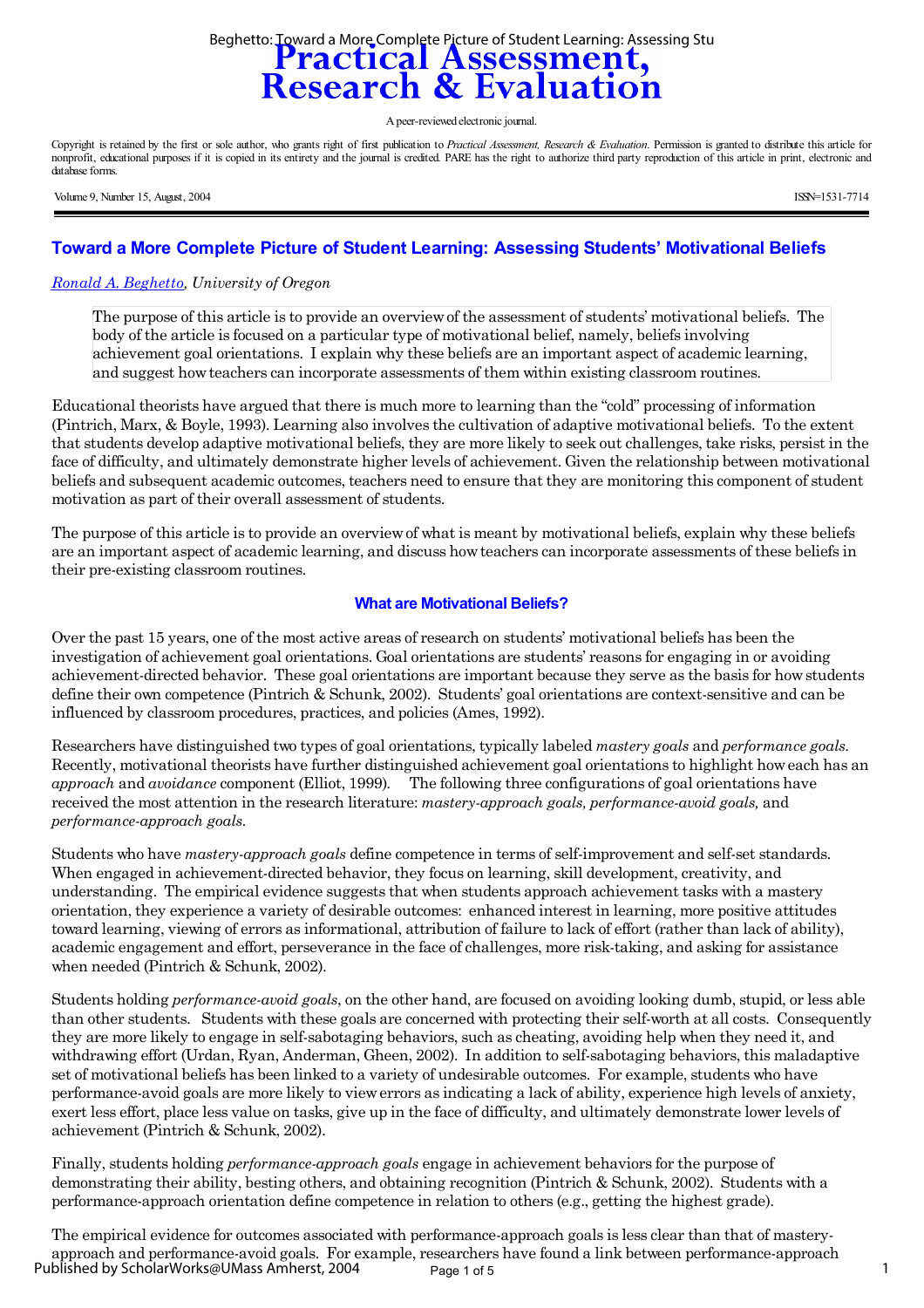#### Practical Assessment, Research, and Evaluation, Vol. 9 [2004], Art. 15

goals and desirable outcomes, such as high levels of performance and achievement as measured by grades. However, the results on other outcomes are less favorable. For example, a performance-approach goal orientation has been linked to anxiety during evaluation (see Elliot, 1999; Pintrich & Schunk, 2002 for an overview). Given these mixed outcomes, some researchers feel that general statements linking performance-approach goals with positive achievement outcomes are not yet warranted.

In short, scholars have come to recognize that students have varying combinations of achievement goals. Researchers therefore have been busily examining combinations of goal orientations, across varying contexts, to determine which pattern of goal orientations are most optimal in particular situations. At this point, it is safe to say that a mastery goal orientation leads to generally desirable achievement outcomes for students, whereas a performance-avoidance goal orientation leads to maladaptive beliefs and outcomes.

#### *Why Are Students' Motivational Beliefs Important?*

Because achievement goal orientations influence academic outcomes, it is important that teachers monitor and cultivate adaptive motivational beliefs in their students. Besides being a means to enhancing academic achievement, cultivating adaptive goal orientations is a worthwhile instructional goal in and of itself. Stiggins (2001) explains, "*We cannot separate affect and achievement from one another in the classroom*. As teachers, we must know how to help students develop academically empowering dispositions" (p. 340, emphasis in original). Stiggins is not alone in this view. Researchers, here and abroad (e.g., Segers, Dochy, & Eduardo, 2003*),* have been developing new modes of assessment that take into consideration the relationship between students' motivational beliefs and academic achievement*.*

A few examples will serve to illustrate why classroom teachers need to monitor students' goal orientations when evaluating the success of their instructional efforts. Consider a teacher who relies heavily on timed skill and drill worksheets to improve students' standardized test scores in math. Even though test scores might initially increase, students who once held an adaptive goal orientation toward math may now feel pressured to succeed, fear they can no longer be successful at math, and do everything they can to avoid looking "dumb" (e.g., engage in cheating or some form of self-sabotage). In rendering a judgment of whether the instructional approach was a success, we would need to weigh the negative impact on students' achievement goal orientations against the positive gains in test scores. Conversely, consider how favorable an outcome it would be for a student who, after spending a year in a teacher's classroom, feels like – for the first time in her academic career – she can be successful in science, personally values the topic, and wants to understand and learn more.

Not surprisingly, researchers (Ames, 1992; Pintrich & Schunk, 2002) have found that the classroom environment has a powerful influence on students' motivational beliefs. Teachers should, therefore, continually monitor how their classroom procedures and activities influence students' achievement goal orientations. This is particularly important when it comes to classroom evaluation procedures. Motivational theorists (Ames, 1992; Pintrich & Schunk, 2002) maintain that the way in which students are evaluated has a strong influence on the goal orientations they adopt.

By including the assessment of students' goal orientations in their evaluations, teachers communicate to students that positive motivation beliefs are valued. In doing so, they are actually supporting the development of such beliefs in students (Ames, 1992; Pintrich & Schunk, 2002). In addition, assessments of students' goal orientations provide teachers with important information they can use in formative evaluations of their own teaching. Based on this information, teachers can make necessary and timely adjustments to their instructional practices and thereby support students' academic learning.

#### *How can Teachers Assess Students' Motivational Beliefs?*

The last thing teachers want is yet another responsibility to add to an already overflowing plate of expectations and demands on their time. Fortunately, methods for assessing students' motivational beliefs can be incorporated into pre-existing instructional strategies and assessment practices. The following is a brief overview of methods for assessing student motivational beliefs that teachers can incorporate into their pre-existing routines (see also Anderson & Bourke, 2000; Chapman, 2003; Pintrich & Schunk, 2002; Stiggins, 2001).

*Observations.* Teachers routinely make observations of their students' behavior. During any given lesson, teachers are watching for behavioral signs that students are paying attention, not disrupting others, and behaving within the guidelines of class expectations. By being aware of and focusing on specific motivational behaviors, teachers can incorporate the assessment of motivational beliefs into these pre-existing observational routines.

For example, teachers might assign a challenging in-class assignment just beyond their students' current ability level. By observing whether students are willing to seek help when they are experiencing difficulty, teachers may be able to infer the goal orientations held by their students. For instance, students holding a performance-avoid goal orientation would be expected to avoid asking for help, fearing that their help seeking might be perceived as sign that they are less capable than other students. Unfortunately, the research evidence suggests that "the very students who need help the most seek it the least, and a performance goal orientation exacerbates the situation" (Urdan, Ryan, Anderman, & Gheen, 2002, p. 68). To the extent that teachers can infer maladaptive beliefs from observing their students' htt**ps!//scholarworks.umas.stetu/pare/i/srbyjs!m/j sv**ill be able to intervene and encourage more adaptive beliefs and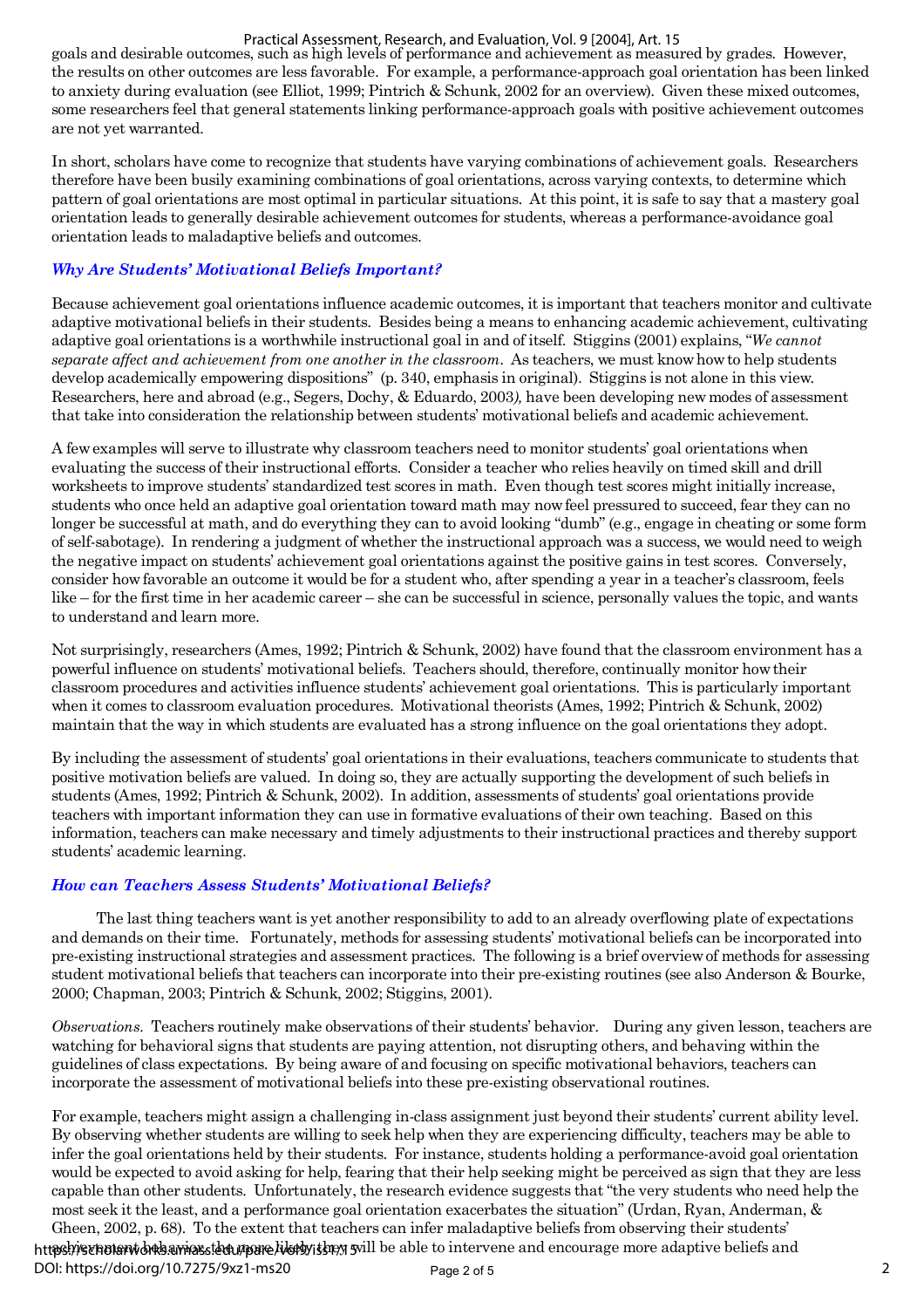behaviors.

Of course, inferences based on observations of student behavior can be incorrect. However, when conducted judiciously, observations of students' effort, persistence, and avoidance behaviors can provide useful insights. According to Pintrich and Schunk (2002), "these behaviors are valid indicators of motivation to the extent that they are straightforward and involve little inference on the part of observers" (p. 15). Still, given the wide array of alternative explanations for student behaviors (e.g., feeling ill, distracted by out-of-school concerns, fatigue), inferences made about student motivation beliefs need to be validated by comparing them with other indicators of motivation (e.g., multiple samples of student work, surveys, assessment conversations, and so on).

*Questionnaires.* Paper-and-pencil questionnaires are the most popular and efficient way to assess students' goal orientations. Students typically are provided with a list of statements about their achievement-goal beliefs and are asked to indicate their level of agreement with these statements by circling one of various possible choices (e.g., *strongly disagree, disagree, agree, or strongly agree*)*.* Teachers can get ideas for writing items from examining sample items in Elliot (1999), Pintrich & Schunk (2002), Stipek (1998), Urdan, et al. (2002), and related sources. The following are sample items representing different achievement goal orientations (items with a plus sign represent a mastery orientation and items with minus sign represent a performance-avoid orientation):

- *Making mistakes is part of learning (+)*
- *I want to learn as much as possible from this science experiment (+)*
- *Its important that I keep trying, even if I make mistakes (+)*
- *I just want to avoid doing poorly in this class (-)*
- *When I don't understand my math assignment, I often guess instead of asking someone for help (-)*
- *I am afraid if I ask questions I will look "dumb" (-)*

Younger students can be read more simplified statements and asked to indicate their agreement by circling one of several emoticons (i.e., smiling face, ambivalent face, frowning face). Teachers can summarize the data to get a sense of the motivational beliefs held by the class in general (e.g., percentage of students holding a mastery goal orientation), subgroups of the class (e.g., potential differences in goal orientations between girls and boys), and individual students (e.g., Johnny avoids sharing his answers in class discussions because he worries that others will think he is "dumb").

Goal-orientation questionnaires can be used as a non-graded measure of student learning. For example, a teacher can administer a brief questionnaire at the start of a math unit to quickly assess students' goal orientations and then pass out a similar assessment at the end of the unit to determine whether there have been any changes. Stiggins (2001) suggests that when using such questionnaires, teachers need to carefully explain to students why they are being asked these questions and that an honest answer is what teachers are looking for rather than a "right answer." Even when the purpose is carefully explained, students may still provide socially desirable responses rather than accurate responses, that is, responses they think their teacher wants to hear (Pintrich & Schunk, 2002; Stiggins, 2001). Therefore, teachers should consider occasionally using questionnaires that maintain the anonymity of students.

In summary, even though questionnaires have their limitations (e.g., socially desirable responses or invalid responses from young students not understanding the question), they can still yield reliable and accurate indications of students' motivational beliefs if used with care and in conjunction with other measures (Pintrich & Schunk, 2002).

*Class discussions.* Teachers often use class discussions to assess students' pre-existing, current, and changing knowledge. For example, a popular assessment conversation technique teachers use is the  $K-W-L$  chart (Ogle, 1986). The letters K, W, and L represent the following questions: *What do you already know? What do you want to know?* W*hat did you learn?* At the start of a new lesson or instructional unit, the teacher writes the letters K, W, and L on a large piece of construction paper and asks students to share what they already know about the topic and what they would like to learn. The teacher explains that following the lesson (or instructional unit), the class will return to the  $K-$ W – L chart to discuss what was learned as well as what students may still want to learn.

By simply elaborating on this pre-existing technique, teachers can incorporate motivational belief questions such as*: Are you interested in this topic? Do you think this topic is important? What goals do you have for this lesson? Having completed this lesson, are you interested in learning more?* 

Using class discussions in this way allows teachers to develop a general sense of their students' achievement goals. However, given that individual students may be reluctant to share their actual motivational beliefs in a group setting, teachers should consider using more direct forms of assessment (e.g., one-on-one conversations) when attempting to understand the motivational beliefs of a particular student. Taking a few moments to visit with a student can provide meaningful insights into that student's achievement goals. As a result, teachers can get a more fine-tuned sense of the motivational beliefs of their students. They can then use this information to create learning environments that further support and cultivate adaptive motivation beliefs (see Ames, 1992; Pintrich & Schunk, 2002; and Stipek, 1998).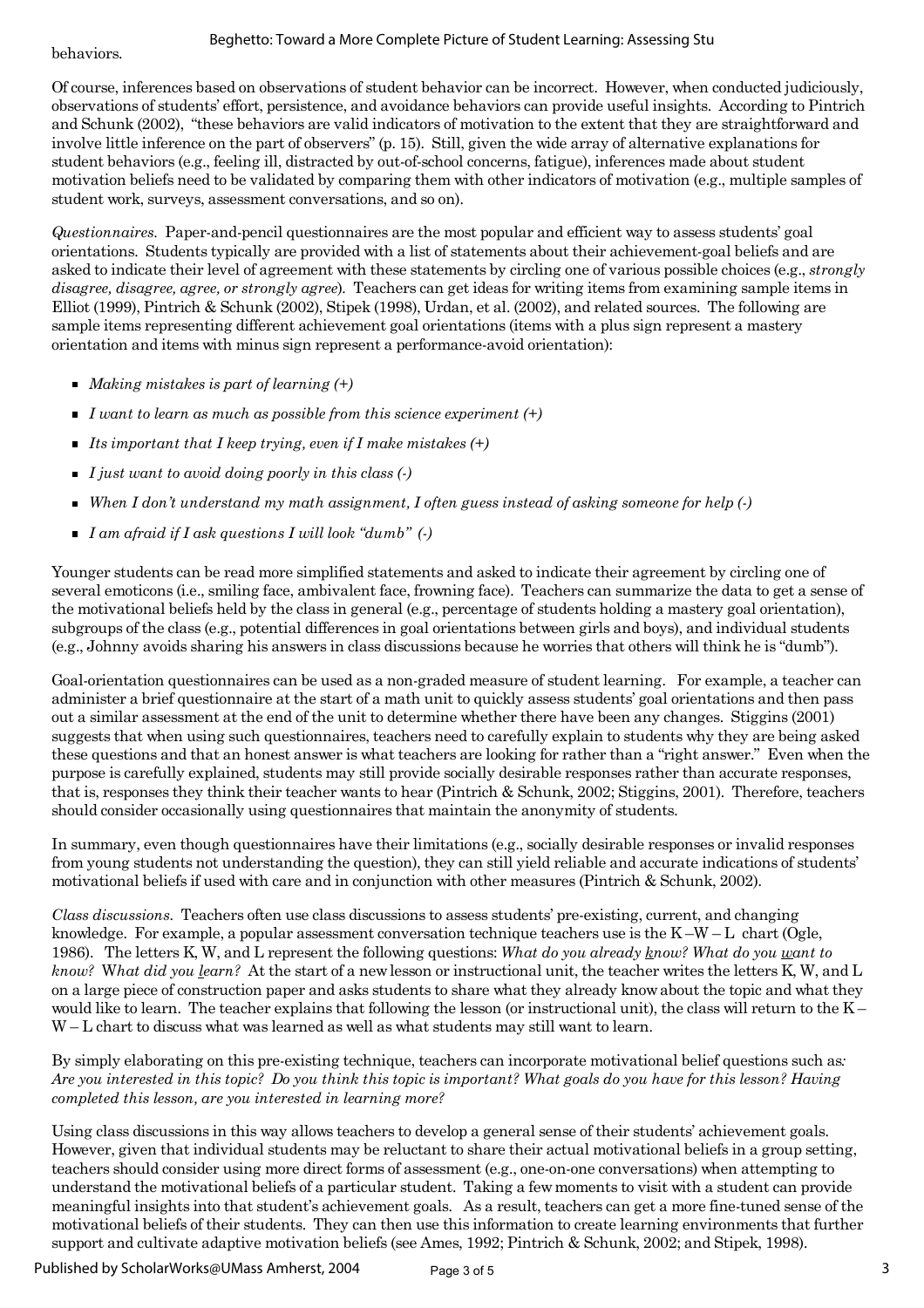#### Practical Assessment, Research, and Evaluation, Vol. 9 [2004], Art. 15

In summary, when assessing students' goal orientations, regardless of method, teachers need to use the same level of care and consideration as they would when assessing students' academic ability. Stiggins' (2001) cautions that many people wrongly assume that just because they are assessing motivational beliefs the principles of sound assessment can be disregarded. Issues of reliability and accuracy still apply. While it is beyond the scope of this article to address these issues, teachers should at the very least use multiple methods across multiple instances when assessing motivational beliefs. As with all assessment, no single method is sufficient.

Finally, teachers should avoid basing grades on motivational beliefs. Although students' motivational beliefs should be monitored and feedback provided in an effort to encourage the development of adaptive goal orientations, students should not be further penalized by receiving low marks for holding performance-avoidance goals or other maladaptive motivational beliefs.

#### **Conclusion**

 The central message of recent research on student motivation is clear: students' motivational beliefs matter. To the extent that teachers take this message to heart and start incorporating students' motivational beliefs in their assessments and acting on the assessment data, the greater the likelihood that students will experience academic success.

A variety of accessible resources, written specifically for teachers, provide a much more extensive treatment of the concepts presented in this article. These resources present specific strategies, tools, and techniques for monitoring and supporting healthy motivational beliefs. For example, teachers interested in developing a deeper understanding of student motivation can turn to Paul Pintrich's and Dale Schunk's *Motivation in Education: Theory, Research, and Applications* or Deborah Stipek's *Motivation to Learn: From Theory to Practice.* Teachers interested in developing techniques for assessing student motivation will find Lorin Anderson's and Sid Bourke's *Assessing Affective Characteristics in Schools* and Richard Stiggins' *Student-involved classroom assessment* particularly useful. Elaine Chapman's *Alternative Approaches to Assessing Student Engagement Rates* provides an overview of methods that can be used to assess student engagement – a motivational factor associated with students' achievement goal orientations. (Complete citations for each source can be found in the reference section of this article.)

Teachers have both the opportunity and the responsibility for cultivating healthy motivational beliefs in their students. By fostering beliefs grounded in positive goal orientations, teachers will increase the likelihood that their classroom will be a dynamic, high achieving learning environment.

#### **References**

Ames, C. (1992). Classrooms: Goals, structures, and student motivation. *Journal of Educational Psychology, 84,* 261- 271.

Anderson, L. W., & Bourke, S. F. (2000). *Assessing affective characteristics in schools (2nd ed.).* Mahwah, NJ: Lawrence Erlbaum Associates.

Chapman, E. (2003). Alternative approaches to assessing student engagement rates. *Practical Assessment, Research & Evaluation, 8(13).* Retrieved April 26, 2004 from http://PAREonline.net/.

Elliot, A. J. (1999). Approach and avoidance motivation and achievement goals. *Educational Psychologist, 34,* 169- 189.

Ogle, D. M. (1986). K-W-L: A teaching model that develops active reading of expository text. *The Reading Teacher, 39(6),* 564-570.

Pintrich, P. R., Marx, R. W., Boyle, R. A. (1993). Beyond cold conceptual change: The role of motivational beliefs and classroom contextual factors in the process of conceptual change. *Review of Educational Research, 63,* 167-199.

Pintrich, P. R., & Schunk, D. H. (2002). *Motivation in education: Theory, research, and Applications (2nd Ed.).* Columbus, OH: Merrill-Prentice Hall

Segers, M., Dochy, F., Eduardo, C. (Eds.). (2003). *Optmising new modes of assessment: In search of qualities and standards.* Dordrecht: Kluwer.

Stipek, D. (1998). *Motivation to learn: From theory to practice (3rd ed.).* Boston: Allyn & Bacon.

Stiggins, R. J. (2001). *Student-involved classroom assessment (3rd ed.).* Upper Saddle River, NJ: Prentice-Hall.

Urdan, R., Ryan, A. M., Anderman, E. M., & Gheen, M. H. (2002). Goals, goal structures, and avoidance behaviors. In httf<mark>s:Msdgdtgr(fbdks).umGesd.e;dta/plarte/wcl0/iss,1415</mark> patterns of adaptive learning. Mahwah, New Jersey: Lawrence Erlbaum Page 4 of 5  $\overline{4}$ DOI: https://doi.org/10.7275/9xz1-ms20